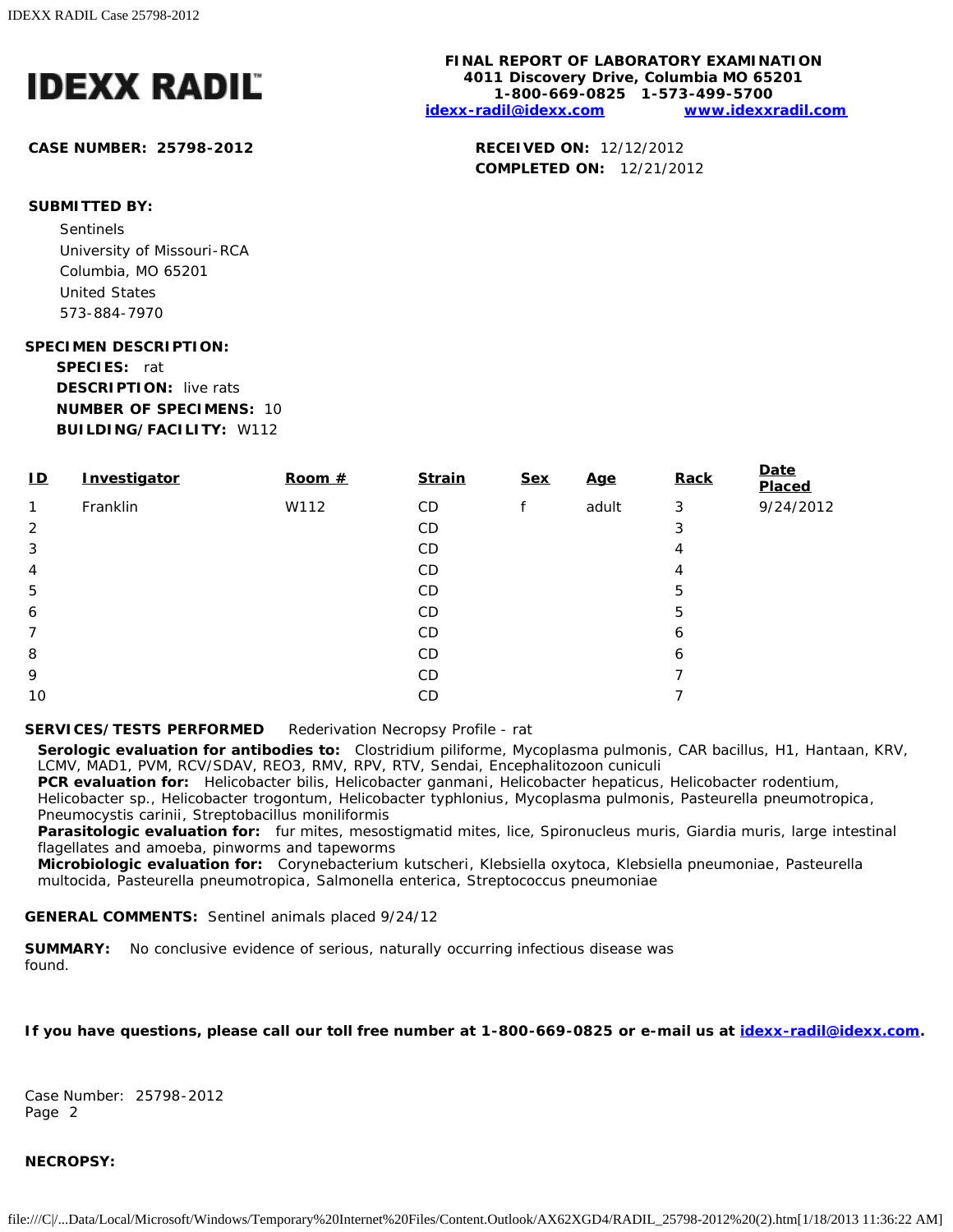No gross lesions were detected in any of the body systems and organs examined. **SEROLOGY:**

# **MFI2 Serology Summary Report:**

| Date: 12/17/2012             | 1                        | $\overline{2}$           | $\mathbf{3}$             | 4                        | 5                        | 6                        | $\overline{\mathbf{z}}$  | 8                        | 9                        | 10                       |
|------------------------------|--------------------------|--------------------------|--------------------------|--------------------------|--------------------------|--------------------------|--------------------------|--------------------------|--------------------------|--------------------------|
| <b>CAR bacillus</b>          | $\overline{\phantom{a}}$ | $\overline{\phantom{a}}$ | $\overline{\phantom{a}}$ | $\overline{\phantom{a}}$ | $\sim$                   | $\overline{\phantom{a}}$ | $\overline{\phantom{a}}$ | $\overline{\phantom{a}}$ | $\overline{\phantom{a}}$ | $\overline{\phantom{a}}$ |
| Encephalitozoon cuniculi     | $\overline{\phantom{a}}$ | $\overline{\phantom{a}}$ | $\overline{\phantom{a}}$ | $\overline{\phantom{a}}$ | $\overline{\phantom{a}}$ | $\overline{\phantom{a}}$ | $\overline{\phantom{a}}$ | ۰.                       | $\overline{\phantom{a}}$ | $\overline{\phantom{a}}$ |
| <b>Hantaan</b>               | $\sim$                   | $\overline{\phantom{a}}$ | $\overline{\phantom{a}}$ | $\overline{\phantom{a}}$ | $\overline{\phantom{a}}$ | $\overline{\phantom{a}}$ | $\sim$                   | $\sim$                   | $\sim$                   | $\overline{\phantom{a}}$ |
| <b>LCMV</b>                  | $\sim$                   | $\overline{\phantom{a}}$ | $\overline{\phantom{a}}$ | $\overline{\phantom{a}}$ | $\overline{\phantom{a}}$ | $\overline{\phantom{a}}$ | $\overline{\phantom{a}}$ | $\sim$                   | $\overline{\phantom{a}}$ | $\overline{\phantom{a}}$ |
| Mycoplasma pulmonis          | $\sim$                   | $\sim$                   | $\sim$                   | $\sim$                   | $\overline{\phantom{a}}$ | $\overline{\phantom{a}}$ | $\overline{\phantom{a}}$ | $\overline{\phantom{a}}$ | $\overline{\phantom{0}}$ | $\overline{\phantom{a}}$ |
| MAD <sub>1</sub>             | $\sim$                   | $\overline{\phantom{a}}$ | $\overline{\phantom{a}}$ | $\sim$                   | $\overline{\phantom{a}}$ | $\overline{\phantom{0}}$ | $\overline{\phantom{a}}$ | $\overline{\phantom{a}}$ | $\overline{\phantom{a}}$ | $\overline{\phantom{a}}$ |
| <b>RPV</b>                   | $\sim$                   | $\overline{\phantom{a}}$ | $\sim$                   | $\sim$                   | $\overline{\phantom{a}}$ | $\overline{\phantom{0}}$ | $\overline{\phantom{0}}$ | $\overline{\phantom{0}}$ | $\overline{\phantom{0}}$ | $\overline{\phantom{a}}$ |
| <b>RMV</b>                   | $\sim$                   | $\overline{\phantom{a}}$ | $\overline{\phantom{a}}$ | $\sim$                   | $\sim$                   | $\overline{\phantom{a}}$ | $\overline{\phantom{a}}$ | $\overline{\phantom{a}}$ | $\overline{\phantom{a}}$ | $\overline{\phantom{a}}$ |
| <b>KRV</b>                   | $\overline{\phantom{a}}$ | $\overline{\phantom{a}}$ | $\overline{\phantom{a}}$ | $\overline{\phantom{a}}$ | $\overline{\phantom{a}}$ | $\overline{\phantom{a}}$ | $\overline{\phantom{a}}$ | $\overline{\phantom{a}}$ | $\overline{\phantom{a}}$ |                          |
| H1                           | $\overline{\phantom{a}}$ | $\overline{\phantom{a}}$ | $\overline{\phantom{a}}$ | $\overline{\phantom{a}}$ | $\overline{\phantom{a}}$ | $\overline{\phantom{0}}$ | $\overline{\phantom{a}}$ | $\overline{\phantom{a}}$ | $\overline{\phantom{0}}$ | $\overline{\phantom{0}}$ |
| <b>PVM</b>                   | $\overline{\phantom{a}}$ | $\overline{\phantom{a}}$ | $\overline{\phantom{a}}$ | $\overline{\phantom{a}}$ | $\overline{\phantom{a}}$ | $\overline{\phantom{a}}$ | $\overline{\phantom{a}}$ | $\overline{\phantom{a}}$ | $\overline{\phantom{a}}$ | $\overline{\phantom{a}}$ |
| <b>RCV/SDAV</b>              | $\sim$                   | $\overline{\phantom{a}}$ | $\overline{\phantom{a}}$ | $\overline{\phantom{a}}$ | $\overline{\phantom{a}}$ | $\overline{\phantom{a}}$ | $\overline{\phantom{a}}$ | $\overline{\phantom{a}}$ | $\overline{\phantom{a}}$ | $\overline{\phantom{a}}$ |
| REO <sub>3</sub>             | $\overline{\phantom{a}}$ | $\overline{\phantom{a}}$ | $\overline{\phantom{a}}$ | $\overline{\phantom{a}}$ | $\overline{\phantom{a}}$ | $\overline{\phantom{a}}$ | $\overline{\phantom{a}}$ | $\overline{\phantom{a}}$ | $\overline{\phantom{a}}$ | $\overline{\phantom{a}}$ |
| <b>RTV</b>                   | $\sim$                   | $\overline{\phantom{a}}$ | $\overline{\phantom{a}}$ | $\sim$                   | $\overline{\phantom{a}}$ | $\overline{\phantom{a}}$ | $\overline{\phantom{0}}$ | $\overline{\phantom{0}}$ | $\overline{\phantom{0}}$ | $\overline{\phantom{0}}$ |
| Sendai                       | $\sim$                   | $\sim$                   | $\overline{\phantom{a}}$ | $\sim$                   | $\overline{\phantom{a}}$ | $\sim$                   | $\overline{\phantom{a}}$ | $\overline{\phantom{a}}$ | $\overline{\phantom{a}}$ | Ξ.                       |
| <b>Clostridium piliforme</b> | $\overline{\phantom{a}}$ | $\sim$                   | $\overline{\phantom{a}}$ | $\sim$                   | $\sim$                   | $\sim$                   | $\overline{\phantom{a}}$ | $\overline{\phantom{a}}$ | $\overline{\phantom{a}}$ | $\overline{\phantom{0}}$ |
| Rat IgG                      | N                        | N                        | N                        | N                        | N                        | N                        | N                        | N                        | N                        | N                        |

### **Serology Detail Report:**

|                                |                   |  |  |  |  | 1 2 3 4 5 6 7 8 9 10 |
|--------------------------------|-------------------|--|--|--|--|----------------------|
| <b>CAR bacillus</b>            |                   |  |  |  |  |                      |
| CAR bacillus purified bacteria | MFI ( $>$ 3.750)  |  |  |  |  |                      |
| Encephalitozoon cuniculi       |                   |  |  |  |  |                      |
| E. cuniculi purified protozoa  | MFI ( $> 0.600$ ) |  |  |  |  |                      |
| <b>Hantaan</b>                 |                   |  |  |  |  |                      |
| Hantaan purified virus         | MFI ( $> 0.712$ ) |  |  |  |  |                      |
| <b>LCMV</b>                    |                   |  |  |  |  |                      |
| LCMV purified virus            | MFI ( $> 0.200$ ) |  |  |  |  |                      |
| <b>Mycoplasma pulmonis</b>     |                   |  |  |  |  |                      |
| M. pulmonis purified bacteria  | MFI ( $> 2.750$ ) |  |  |  |  |                      |
|                                |                   |  |  |  |  |                      |

Case Number: 25798-2012 Page 3

Serology (continued)

|                     |                   |  |  |  |  | 1 2 3 4 5 6 7 8 9 10 |
|---------------------|-------------------|--|--|--|--|----------------------|
| <b>MAD1</b>         |                   |  |  |  |  |                      |
| MAD1 purified virus | MFI ( $> 2.550$ ) |  |  |  |  |                      |
| <b>RPV</b>          |                   |  |  |  |  |                      |
| RPV purified virus  | MFI ( $> 1.100$ ) |  |  |  |  |                      |
| NS1 <sup>1</sup>    | MFI ( $>$ 3.820)  |  |  |  |  |                      |
| <b>RMV</b>          |                   |  |  |  |  |                      |
| RMV VP2 recombinant | MFI ( $> 0.845$ ) |  |  |  |  |                      |

file:///C|/...Data/Local/Microsoft/Windows/Temporary%20Internet%20Files/Content.Outlook/AX62XGD4/RADIL\_25798-2012%20(2).htm[1/18/2013 11:36:22 AM]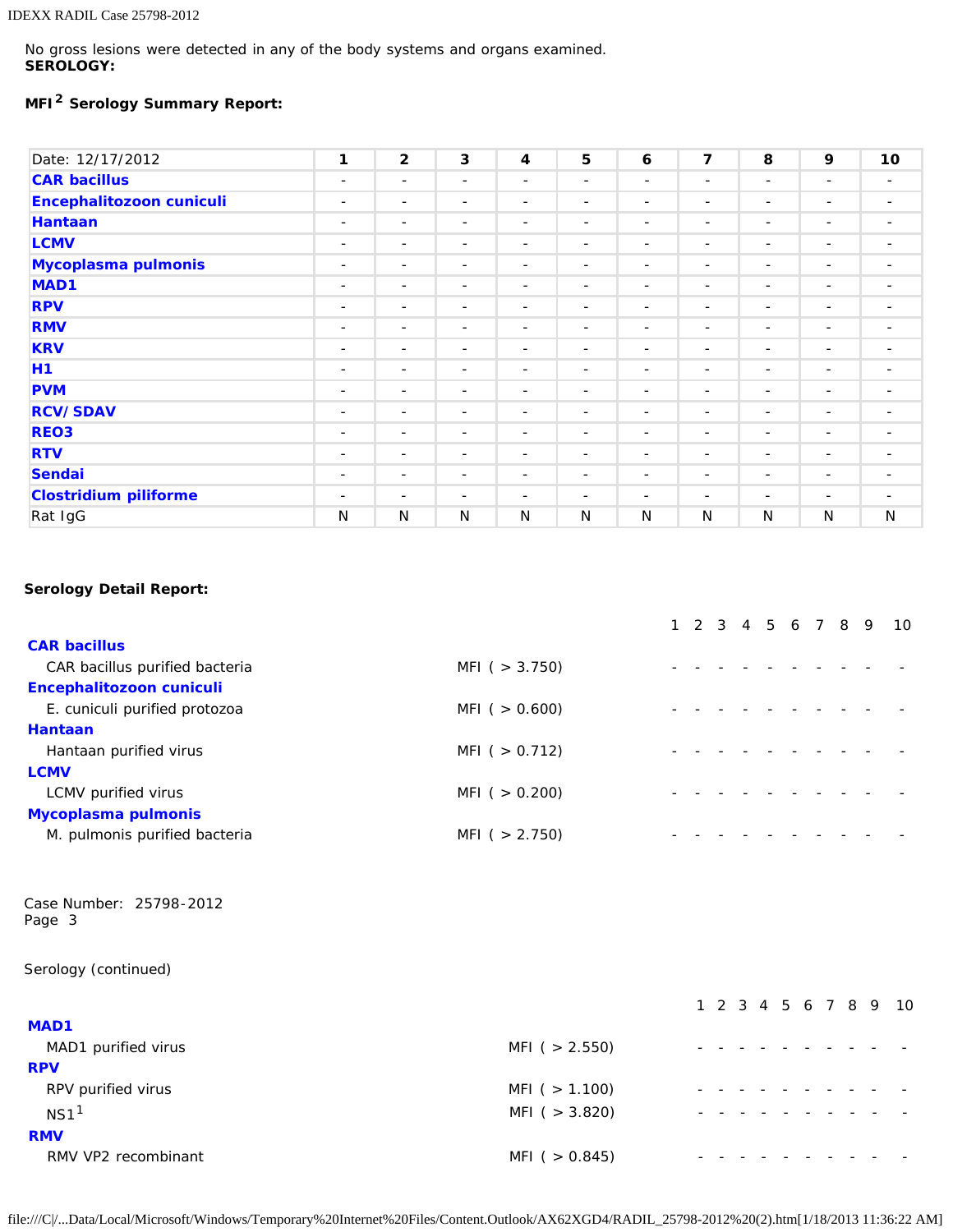IDEXX RADIL Case 25798-2012

| NS1 <sup>1</sup>                        | $MFI$ ( $>$ 3.820) |  |
|-----------------------------------------|--------------------|--|
| <b>KRV</b>                              |                    |  |
| KRV purified virus                      | MFI ( $> 2.250$ )  |  |
| NS1 <sup>1</sup>                        | $MFI$ ( $>$ 3.820) |  |
| <b>H1</b>                               |                    |  |
| H1 purified virus                       | MFI( > 1.200)      |  |
| NS1 <sup>1</sup>                        | MFI ( $>$ 3.820)   |  |
| <b>PVM</b>                              |                    |  |
| PVM purified virus                      | MFI ( $> 1.500$ )  |  |
| <b>RCV/SDAV</b>                         |                    |  |
| RCV/SDAV purified virus                 | MFI ( $>$ 3.750)   |  |
| RCV/SDAV NC recombinant                 | MFI ( $> 4.950$ )  |  |
| <b>REO3</b>                             |                    |  |
| REO3 purified virus                     | MFI ( $> 4.500$ )  |  |
| <b>RTV</b>                              |                    |  |
| RTV purified virus                      | MFI ( $> 1.100$ )  |  |
| TMEV purified virus                     | MFI ( $> 1.100$ )  |  |
| <b>Sendai</b>                           |                    |  |
| Sendai purified virus                   | MFI( > 2.800)      |  |
| <b>Clostridium piliforme</b>            |                    |  |
| Clostridium piliforme purified bacteria | MFI ( $> 4.950$ )  |  |

**NS11** = NS1 protein is highly conserved among rodent parvoviruses and thus serves as a generic assay for parvovirus seroconversion.

(LEGEND:  $*$  = borderline  $+$  = positive  $-$  = negative blank = test not performed EQ = equivocal HE = hemolysis precluded testing I = insufficient L = less than 10% normal IgG N = normal IgG NS = non-specific reactivity W = weak positive WB = Western Blot confirmatory analysis pending)

Positive MFI results are reported as "+" followed by a number from 1 to 33 in thousands rounded off to the nearest thousand.

Case Number: 25798-2012 Page 4

### **PCR EVALUATION:**

| Specimen: feces               |   | $\overline{2}$ | 3             | 4              | 5              | 6 |     | 8 | 9 | 10 |
|-------------------------------|---|----------------|---------------|----------------|----------------|---|-----|---|---|----|
| Helicobacter bilis            |   |                |               |                |                |   |     |   |   |    |
| Helicobacter ganmani          |   |                |               |                |                |   |     |   |   |    |
| Helicobacter hepaticus        |   |                |               |                |                |   |     |   |   |    |
| Helicobacter rodentium        |   |                |               |                |                |   |     |   |   |    |
| Helicobacter trogontum        |   |                |               |                |                |   |     |   |   |    |
| Helicobacter typhlonius       |   |                |               |                |                |   |     |   |   |    |
| Helicobacter sp.              |   |                |               |                |                |   |     |   |   |    |
| Specimen: lung                | 1 | $\mathcal{P}$  | $\mathcal{R}$ | $\overline{4}$ | 5 <sup>5</sup> |   | 6 7 | 8 | 9 | 10 |
| Pneumocystis carinii          |   |                |               |                |                |   |     |   |   |    |
| Specimen: nasopharyngeal swab |   | $\mathcal{P}$  | 3             | 4              | 5              | 6 |     | 8 | 9 | 10 |
| Mycoplasma pulmonis           |   |                |               |                |                |   |     |   |   |    |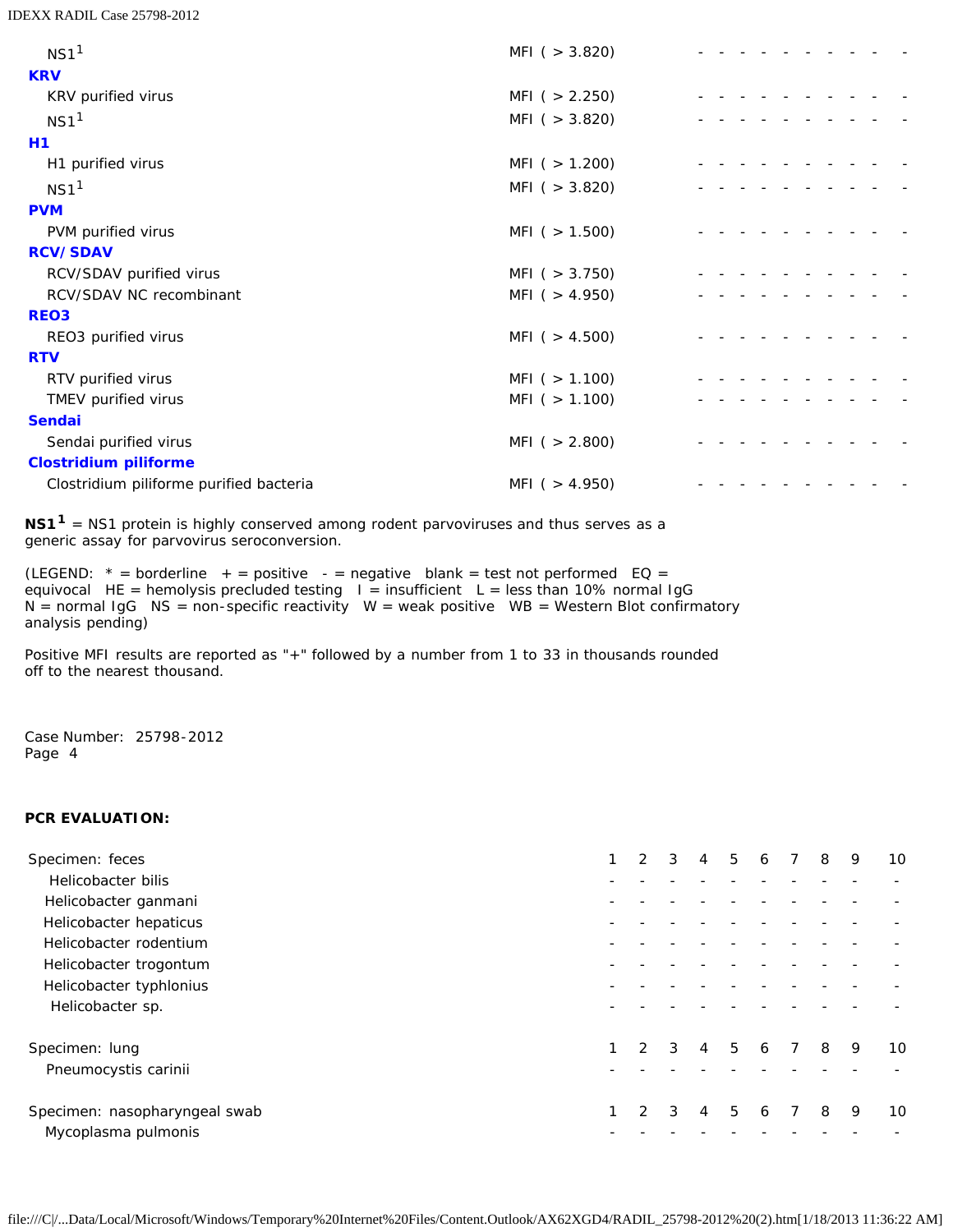| Specimen: oral swab<br>Streptobacillus moniliformis                                                                                                                                                                                                                                                                                                                                                                                                                                                                                                                                                                                   |   |   |   |                              |   |   | 1 | 2 | 3 | 4 | 5       | 6 | 7 | 8 | 9 | 10 |
|---------------------------------------------------------------------------------------------------------------------------------------------------------------------------------------------------------------------------------------------------------------------------------------------------------------------------------------------------------------------------------------------------------------------------------------------------------------------------------------------------------------------------------------------------------------------------------------------------------------------------------------|---|---|---|------------------------------|---|---|---|---|---|---|---------|---|---|---|---|----|
| $(LEGEND: + = positive - = negative id: id = pooled sample$<br>equivocal NT or blank = no test performed $sus = suspect$ wps = weak positive)                                                                                                                                                                                                                                                                                                                                                                                                                                                                                         |   |   |   | $blank = test not performed$ |   |   |   |   |   |   | $equ =$ |   |   |   |   |    |
| All samples are first tested using a generic Helicobacter PCR assay that detects all bacteria in the<br>Helicobacter genus. Samples testing negative on this assay are reported negative for all<br>helicobacters. Samples testing positive on the generic assay are subsequently tested with PCR<br>assays specific for H. bilis, H. ganmani, H. hepaticus, H. rodentium, H. trogontum and H.<br>typhlonius and positive results are reported. If the sample is positive on the generic<br>Helicobacter assay, but negative on the six Helicobacter species-specific assays, the sample is<br>reported positive for Helicobacter sp. |   |   |   |                              |   |   |   |   |   |   |         |   |   |   |   |    |
| <b>PARASITOLOGY:</b>                                                                                                                                                                                                                                                                                                                                                                                                                                                                                                                                                                                                                  |   |   |   |                              |   |   |   |   |   |   |         |   |   |   |   |    |
|                                                                                                                                                                                                                                                                                                                                                                                                                                                                                                                                                                                                                                       | 1 | 2 | 3 | 4                            |   | 5 | 6 |   | 7 |   | 8       |   | 9 |   |   | 10 |
| parasites                                                                                                                                                                                                                                                                                                                                                                                                                                                                                                                                                                                                                             |   |   |   |                              |   |   |   |   |   |   |         |   |   |   |   |    |
| <b>MICROBIOLOGY:</b>                                                                                                                                                                                                                                                                                                                                                                                                                                                                                                                                                                                                                  |   |   |   |                              |   |   |   |   |   |   |         |   |   |   |   |    |
| cecum<br>Klebsiella oxytoca<br>Klebsiella pneumoniae<br>Salmonella enterica                                                                                                                                                                                                                                                                                                                                                                                                                                                                                                                                                           |   |   |   |                              | 1 | 2 | 3 | 4 | 5 |   | 6       | 7 | 8 |   | 9 | 10 |
| Case Number: 25798-2012<br>Page 5                                                                                                                                                                                                                                                                                                                                                                                                                                                                                                                                                                                                     |   |   |   |                              |   |   |   |   |   |   |         |   |   |   |   |    |
| Microbiology (continued)                                                                                                                                                                                                                                                                                                                                                                                                                                                                                                                                                                                                              |   |   |   |                              |   |   |   |   |   |   |         |   |   |   |   |    |
| nasopharynx                                                                                                                                                                                                                                                                                                                                                                                                                                                                                                                                                                                                                           |   |   |   |                              |   | 1 | 2 | 3 | 4 | 5 | 6       | 7 |   | 8 | 9 | 10 |
| Corynebacterium kutscheri                                                                                                                                                                                                                                                                                                                                                                                                                                                                                                                                                                                                             |   |   |   |                              |   |   |   |   |   |   |         |   |   |   |   |    |
| Pasteurella multocida                                                                                                                                                                                                                                                                                                                                                                                                                                                                                                                                                                                                                 |   |   |   |                              |   |   |   |   |   |   |         |   |   |   |   |    |
| Pasteurella pneumotropica                                                                                                                                                                                                                                                                                                                                                                                                                                                                                                                                                                                                             |   |   |   |                              |   |   |   |   |   |   |         |   |   |   |   |    |
| Streptococcus pneumoniae                                                                                                                                                                                                                                                                                                                                                                                                                                                                                                                                                                                                              |   |   |   |                              |   |   |   |   |   |   |         |   |   |   |   |    |

(LEGEND:  $+$  = agent recovered  $-$  = agent not recovered blank = test not performed  $n = no$ growth p = Proteus overgrowth, which may interfere with the identification of other bacteria)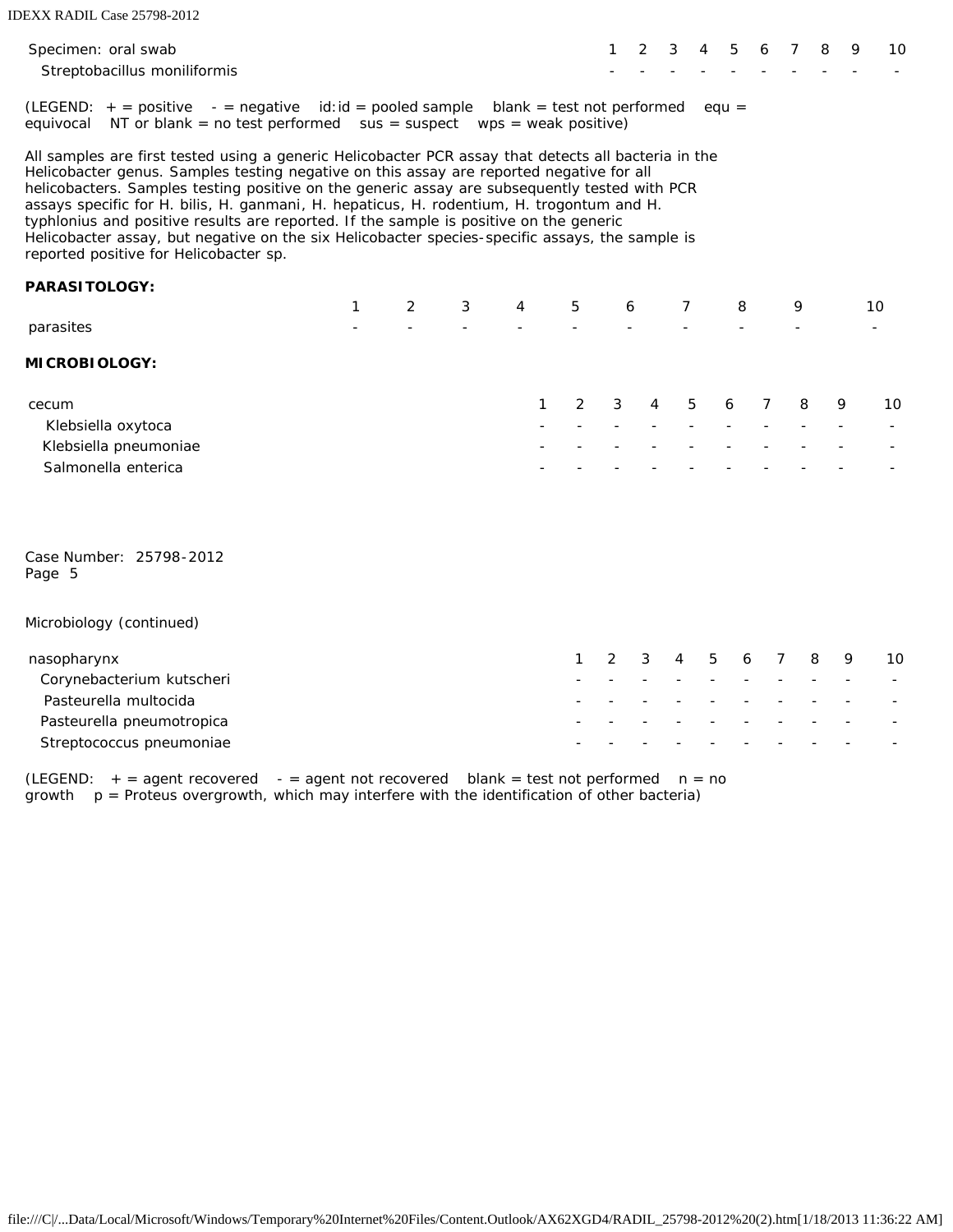

**CASE NUMBER: 25799-2012 RECEIVED ON:** 12/12/2012

### **FINAL REPORT OF LABORATORY EXAMINATION 4011 Discovery Drive, Columbia MO 65201 1-800-669-0825 1-573-499-5700 [idexx-radil@idexx.com](mailto:idexx-radil@idexx.com) [www.idexxradil.com](http://www.idexxradil.com/)**

**COMPLETED ON:** 12/21/2012

## **SUBMITTED BY:**

Sentinels University of Missouri-RCA Columbia, MO 65201 United States 573-884-7970

### **SPECIMEN DESCRIPTION:**

**SPECIES:** rat **DESCRIPTION:** live rats **NUMBER OF SPECIMENS:** 4 **BUILDING/FACILITY:** W113

| 9/24/2012 |
|-----------|
|           |
|           |
|           |
|           |

### **SERVICES/TESTS PERFORMED** Rederivation Necropsy Profile - rat

**Serologic evaluation for antibodies to:** *Clostridium piliforme*, *Mycoplasma pulmonis*, CAR bacillus, H1, Hantaan, KRV, LCMV, MAD1, PVM, RCV/SDAV, REO3, RMV, RPV, RTV, Sendai

**PCR evaluation for:** *Helicobacter bilis*, *Helicobacter ganmani*, *Helicobacter hepaticus*, *Helicobacter rodentium*, *Helicobacter* sp., *Helicobacter trogontum*, *Helicobacter typhlonius*, *Mycoplasma pulmonis*, *Pasteurella pneumotropica*, *Pneumocystis carinii*

**Parasitologic evaluation for:** fur mites, mesostigmatid mites, lice, Spironucleus muris, Giardia muris, large intestinal flagellates and amoeba, pinworms and tapeworms

**Microbiologic evaluation for:** *Corynebacterium kutscheri*, *Klebsiella oxytoca*, *Klebsiella pneumoniae*, *Pasteurella multocida*, *Pasteurella pneumotropica*, *Salmonella enterica*, *Streptococcus pneumoniae*

### **GENERAL COMMENTS:** Sentinel animals placed 9/24/12

**SUMMARY:** No conclusive evidence of serious, naturally occurring infectious disease was found.

### **If you have questions, please call our toll free number at 1-800-669-0825 or e-mail us at [idexx-radil@idexx.com.](mailto:idexx-radil@idexx.com)**

Case Number: 25799-2012 Page 2

### **NECROPSY:**

No gross lesions were detected in any of the body systems and organs examined. **SEROLOGY:**

### **MFI2 Serology Summary Report:**

| $1011710010$<br>141 112 J 14<br>.<br>Uu |  |  |  |  |
|-----------------------------------------|--|--|--|--|
|-----------------------------------------|--|--|--|--|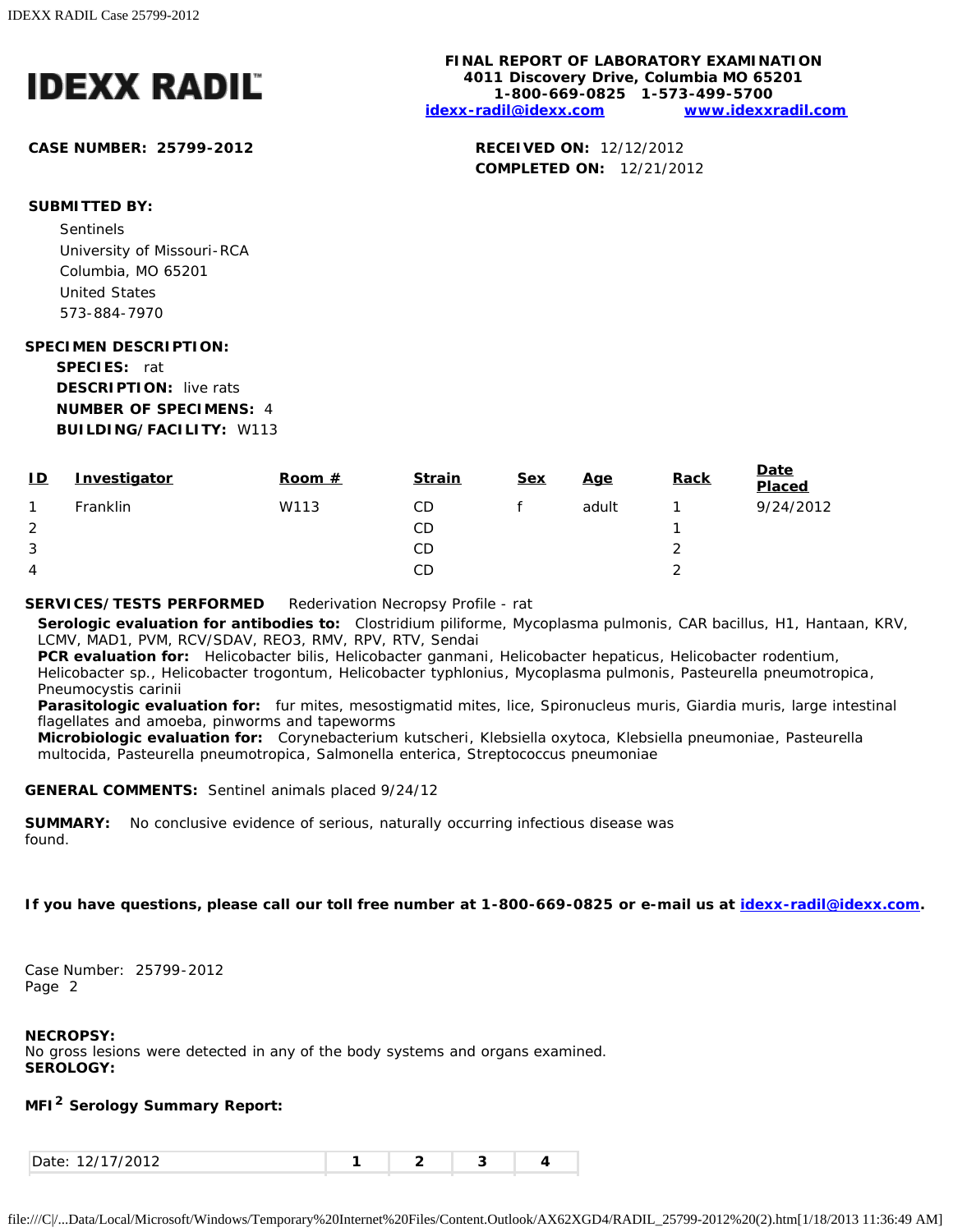IDEXX RADIL Case 25799-2012

| <b>CAR bacillus</b>          |   |   |   |   |
|------------------------------|---|---|---|---|
| <b>Hantaan</b>               |   |   |   |   |
| <b>LCMV</b>                  |   |   |   |   |
| Mycoplasma pulmonis          | - |   |   |   |
| MAD <sub>1</sub>             |   |   |   |   |
| <b>RPV</b>                   |   |   |   |   |
| <b>RMV</b>                   |   |   |   |   |
| <b>KRV</b>                   |   |   |   |   |
| H1                           |   |   |   |   |
| <b>PVM</b>                   |   |   |   |   |
| <b>RCV/SDAV</b>              |   |   |   |   |
| REO <sub>3</sub>             |   |   |   |   |
| <b>RTV</b>                   | - |   |   |   |
| <b>Sendai</b>                |   |   |   |   |
| <b>Clostridium piliforme</b> |   |   |   |   |
| Rat IgG                      | N | N | N | N |

### **Serology Detail Report:**

| <b>CAR bacillus</b>                                       |                     |                             |
|-----------------------------------------------------------|---------------------|-----------------------------|
| CAR bacillus purified bacteria                            | MFI $( > 3.750)$    |                             |
| <b>Hantaan</b>                                            |                     |                             |
| Hantaan purified virus                                    | MFI( > 0.712)       |                             |
| <b>LCMV</b>                                               |                     |                             |
| LCMV purified virus                                       | $MFI$ ( $> 0.200$ ) |                             |
| Mycoplasma pulmonis                                       |                     |                             |
| M. pulmonis purified bacteria                             | $MFI$ ( $> 2.750$ ) |                             |
| MAD1                                                      |                     |                             |
| MAD1 purified virus                                       | $MFI$ ( $> 2.550$ ) |                             |
| <b>RPV</b>                                                |                     |                             |
| RPV purified virus                                        | MFI( > 1.100)       |                             |
| NS1 <sup>1</sup>                                          | $MFI$ ( $> 3.820$ ) |                             |
| Case Number: 25799-2012<br>Page 3<br>Serology (continued) |                     |                             |
|                                                           |                     | $1 \quad 2 \quad 3 \quad 4$ |
| <b>RMV</b>                                                |                     |                             |
| RMV VP2 recombinant                                       | MFI( > 0.845)       |                             |
| NS1 <sup>1</sup>                                          | $MFI$ ( $> 3.820$ ) |                             |
| <b>KRV</b>                                                |                     |                             |
| KRV purified virus                                        | $MFI$ ( $> 2.250$ ) |                             |
| NS1 <sup>1</sup>                                          | $MFI$ ( $> 3.820$ ) |                             |
| <b>H1</b>                                                 |                     |                             |
| H1 purified virus                                         | MFI( > 1.200)       |                             |
| NS1 <sup>1</sup>                                          | $MFI$ ( $>$ 3.820)  |                             |
| <b>PVM</b>                                                |                     |                             |
| PVM purified virus                                        | $MFI$ ( $> 1.500$ ) |                             |
|                                                           |                     |                             |

1 2 3 4

file:///C|/...Data/Local/Microsoft/Windows/Temporary%20Internet%20Files/Content.Outlook/AX62XGD4/RADIL\_25799-2012%20(2).htm[1/18/2013 11:36:49 AM]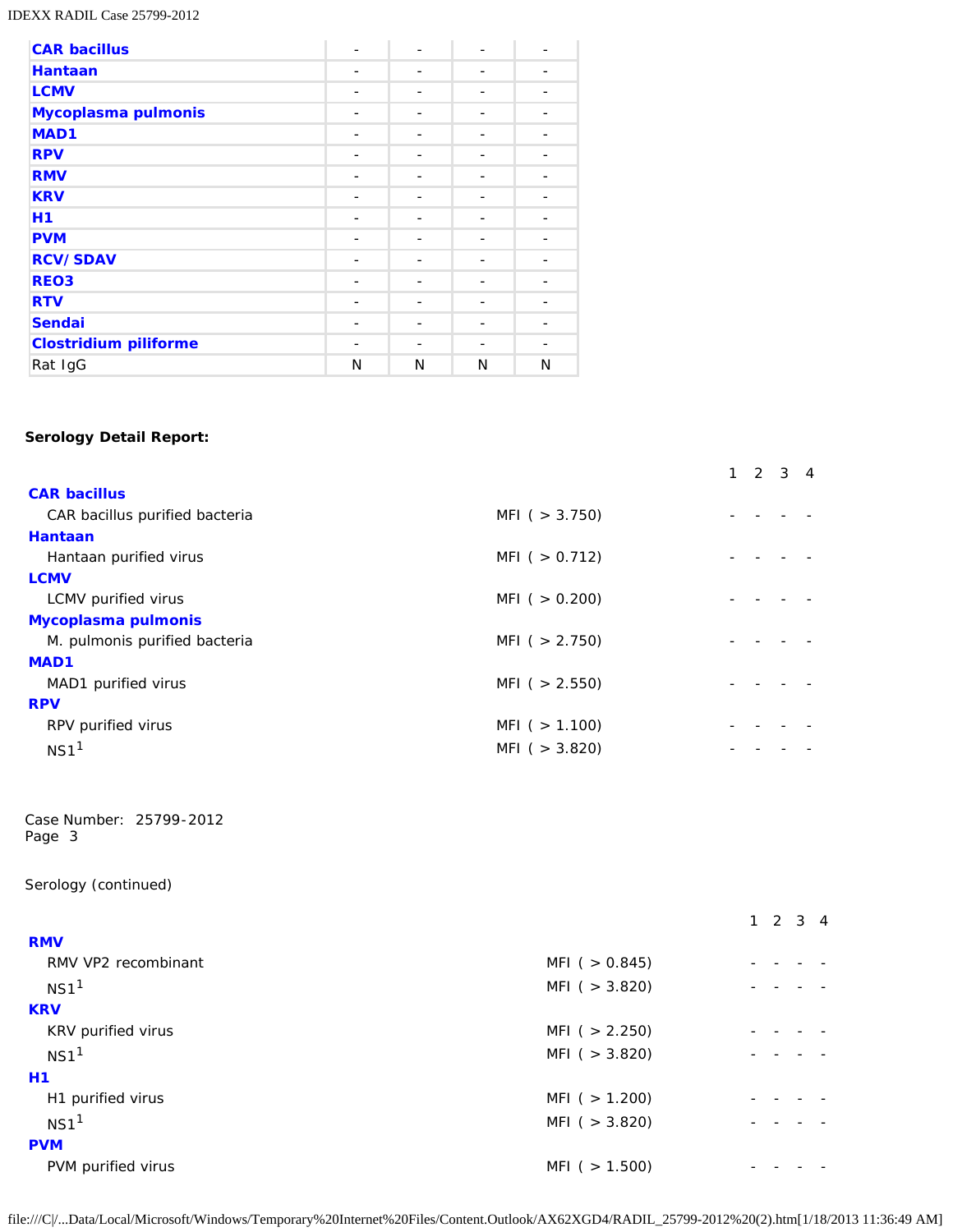IDEXX RADIL Case 25799-2012

**RCV/SDAV**

| <b>RUV/SDAV</b>                         |                   |  |
|-----------------------------------------|-------------------|--|
| RCV/SDAV purified virus                 | MFI ( $>$ 3.750)  |  |
| RCV/SDAV NC recombinant                 | MFI ( $> 4.950$ ) |  |
| <b>REO3</b>                             |                   |  |
| REO3 purified virus                     | MFI ( $> 4.500$ ) |  |
| <b>RTV</b>                              |                   |  |
| RTV purified virus                      | MFI ( $> 1.100$ ) |  |
| TMEV purified virus                     | MFI ( $> 1.100$ ) |  |
| <b>Sendai</b>                           |                   |  |
| Sendai purified virus                   | MFI ( $> 2.800$ ) |  |
| <b>Clostridium piliforme</b>            |                   |  |
| Clostridium piliforme purified bacteria | MFI ( $> 4.950$ ) |  |
|                                         |                   |  |

**NS11** = NS1 protein is highly conserved among rodent parvoviruses and thus serves as a generic assay for parvovirus seroconversion.

(LEGEND:  $* =$  borderline  $+ =$  positive  $- =$  negative blank = test not performed EQ = equivocal HE = hemolysis precluded testing  $I =$  insufficient L = less than 10% normal IgG  $N =$  normal IgG  $NS =$  non-specific reactivity  $W =$  weak positive  $WB =$  Western Blot confirmatory analysis pending)

Positive MFI results are reported as "+" followed by a number from 1 to 33 in thousands rounded off to the nearest thousand.

### **PCR EVALUATION:**

| Specimen: feces        |  | 1 2 3 4                                        |  |
|------------------------|--|------------------------------------------------|--|
| Helicobacter bilis     |  | the contract of the contract of the contract   |  |
| Helicobacter ganmani   |  | with the company of the company of the company |  |
| Helicobacter hepaticus |  | $\overline{\phantom{0}}$                       |  |

Case Number: 25799-2012 Page 4

PCR (continued)

| Specimen: feces               |  | 3 | 4 |
|-------------------------------|--|---|---|
| Helicobacter rodentium        |  |   |   |
| Helicobacter trogontum        |  |   |   |
| Helicobacter typhlonius       |  |   |   |
| Helicobacter sp.              |  |   |   |
|                               |  |   |   |
| Specimen: lung                |  | 3 |   |
| Pneumocystis carinii          |  |   |   |
|                               |  |   |   |
| Specimen: nasopharyngeal swab |  | 3 |   |
| Mycoplasma pulmonis           |  |   |   |
|                               |  |   |   |

(LEGEND:  $+$  = positive  $-$  = negative id:id = pooled sample blank = test not performed equ = equivocal NT or blank = no test performed sus = suspect wps = weak positive)

All samples are first tested using a generic *Helicobacter* PCR assay that detects all bacteria in the *Helicobacter* genus. Samples testing negative on this assay are reported negative for all helicobacters. Samples testing positive on the generic assay are subsequently tested with PCR assays specific for *H. bilis*, *H. ganmani*, *H. hepaticus*, *H. rodentium*, *H. trogontum* and *H. typhlonius* and positive results are reported. If the sample is positive on the generic *Helicobacter* assay, but negative on the six *Helicobacter* species-specific assays, the sample is